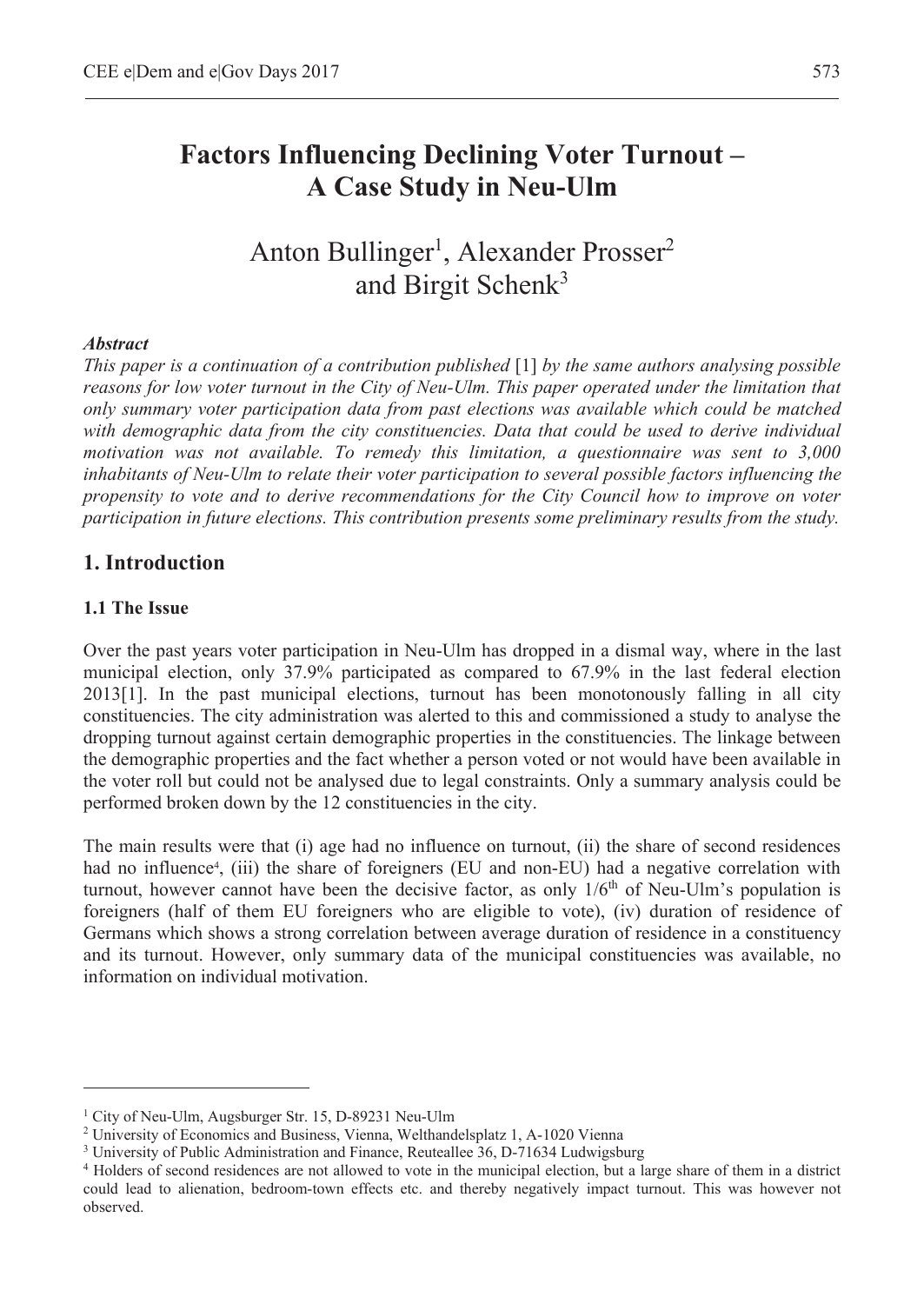## **1.2 Extended Study**

To remedy this fundamental limitation, a questionnaire was sent to 3,000 (main or secondary) residents of Neu-Ulm who were randomly selected (see Annex, questionnaire in German). 917 questionnaires were returned, which is a rather high percentage, almost one third. [2] As only a subproportionally small group of secondary residents answered the questionnaire (1.7% as compared to 4% secondary residencies), they were excluded; 103 respondents did not answer the question (11.2%); hence only the main resident respondents, that is 798 or 87% of all respondents, were included in the analysis.

The distribution of questionnaires over the city districts (ie, constituencies) significantly deviated from the distribution of the population in that larger districts had a relatively lower return rate than smaller, rurally structured districts – not a completely unexpected effect (cf. Figure 1). Concerning age, the same effect was observed, elderly respondents were significantly overrepresented in the sample (see Figure 2).



**Figure 1: Distribution of residents real (main residencies Figure 2: Distribution of age groups in the population only) and in the sample, X2 test significant on 99% level. and in the sample, X2 test significant on 99% level.** 

The largest bias in the sample, however, concerned the foreign respondents: Out of the 798 respondents who indicated a main residence in Neu-Ulm, only 27 did not have German citizenship. Altogether, there are 16.8% foreigners in the city (EU or non-EU) [1], but only 3.4% of the respondents belonged to that group. This already in itself leads to the first result of the study: *The foreign population (EU or non-EU) is clearly not integrated/integrating into the political life of the municipality.* Since the number of foreign respondents is so low and any results specifically derived *within* this group would be at the borderline of statistical validity, the empirical analysis in the following section will not distinguish between foreign and German population; however, in some case, X2 tests are performed between foreign and German respondents. In all analyses, the bias towards the smaller suburbs and towards older age groups has to be borne in mind.

This is the background of the study presented herein. The issue of declining voter turnout is a general one, the detailed data available for Neu-Ulm may hence serve to shed some light on the general problem beyond the case of application. The following section therefore introduces this more general topic. Sections 3 and 4 are then dedicated to a more detailed analysis of the questionnaire data.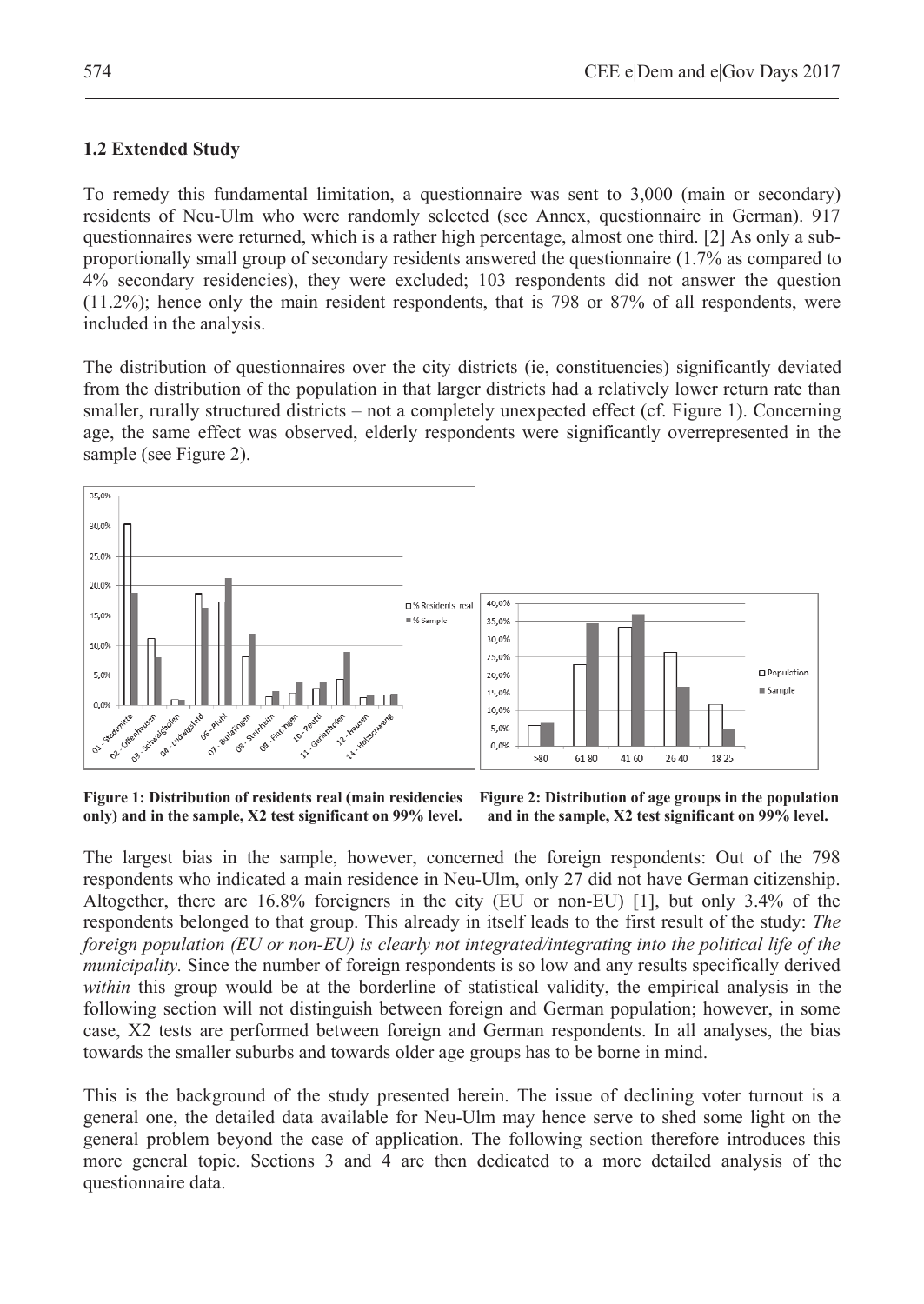### **2. Motivation to Vote**

#### **2.1 Explanatory Views**

There are several models in the literature to explain civic engagement, which can be seen as the superset of voter participation. Verba et al. [3] introduce a resource-based view: They introduce time, money (cf. pp. 288ff) and "civic skill"<sup>5</sup> (cf. pp. 304ff) as resources for participation. Using empirical evidence they conclude that civic skills heavily depend on education, which is not evenly distributed in the population.<sup>6</sup> They also compare skills required in a professional environment (giving presentations, formulating memos etc.) to skills needed in civic engagement, whether "conventional" or "unconventional" (following Barnes and Kasse [4]), such as (today's) social media, whereas unconventional may also refer to protests, boycotts etc [5]. A factor that may have a tendency to be underrated may be the skill to speak the language of the country of residence (and participation), which particularly applies to new immigrants as is pointed out by van Tubergen and Kalmijn [6]. However, Verba et al. focus on civic engagement in deliberative or consultative processes, it is difficult to see how these factors would influence voter turnout. The factor "time" (ultimately amounting to *availability* in this context) as advanced by Verba et al. however, could be important and will be tested against the data (see Questions 3.5 to 3.8 concerning postal voting, whether the polling station could be reached easily and whether respondents had time on election day).

Rosenstone and Hansen [7] offer an alternative model of voter participation<sup>7</sup>, that of voter mobilisation. In this view, turnout decreases if voters do not feel their voice makes a difference or voters do not identify themselves with the entity that is conducting the election (eg, the region or municipality they live in). Summarizing (p. 228), they conclude that apart from the availability of resources, mobilisation is key to turnout. Mobilisation in turn works through (i) loyalty to parties or individual candidates, (ii) issues or (iii) opportunities perceived by the electorate.

These sources in the literature offer a comprehensive model for explaining voter turnout; however, a factor that is clearly decisive for the Neu-Ulm case does not feature prominently – migration and the resulting high "turnover" in the population, which appeared to be the decisive factor in the summary study in [1].

#### **2.2 Identification with the City**

 $\overline{a}$ 

Questions  $1.5 - 1.8$  were intended to check the degree to which the respondent identified with the home city. Question 1.5 (n=651 respondents) enquired about the intention to leave the city within the next five years. Only 5.6% answered in the affirmative, which appears rather low. However, 19.7% did not respond, leaving the question open. Only considering those who moved to Neu-Ulm 2007 or later (using Question 1.3, n=123/651 respondents) however showed 17.1% answering in the affirmative and 30.9% abstaining, only 52% out of that group did not voice an intention to move

 $<sup>5</sup>$  Defined as ,,the communications and organizational abilities that allow citizens to use time and money effectively in</sup> political life" (p. 304).

<sup>6</sup> They use their own tests for measuring language skills and relate it to the – heavily slanted – formal education levels of three population groups, Anglo-Whites, African Americans and Latinos. In contrast, the distribution between men and women is almost equal both in education levels and language skills (cf. Table 11.1 in [3]). 7

They also stress the availability of time and resources (cf. p.12ff and – specific to elections – p. 133ff) stringently arguing via the onerous voter registration process in the U.S. (p. 230), but attach more importance to mobilisation effects asking themselves what mobilises an electorate.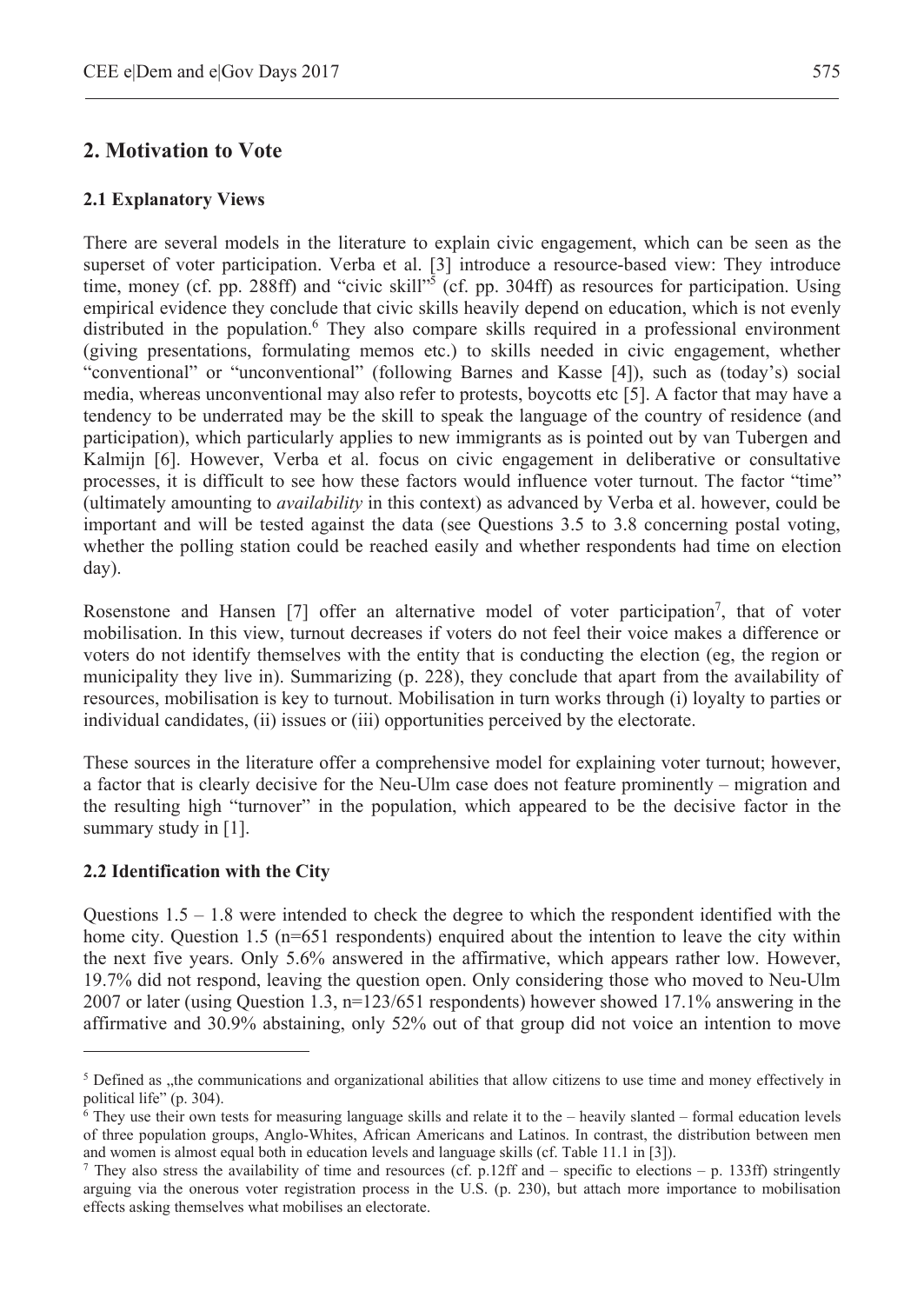from Neu-Ulm within the next five years. This would confirm the result of the analysis in [1] which came to a similar conclusion based on summary data.

Question 1.8 enquired about whether Neu-Ulm residents spent their work time in Neu-Ulm (only  $30.1\%$ <sup>8</sup>, their leisure time during the week (84.6%) and at the weekend (65.8%). This gives a remarkable picture in that the activity spread rather resembles a bedroom town, where people live and spend their leisure time but work somewhere else. This result is surprising because Neu-Ulm does have a university and several higher education institutions as well as a number of important employers. No indication was collected as to where respondents work but one can surmise that a substantial number of those 69.9% of the respondents who do not work in Neu-Ulm work in the neighbouring city of Ulm.

A key question was the identification with the city (Question 1.7, "I feel at home in my quarter, 6 point Likert scale). The distribution of responses is shown in Figure 3, three quarters of the respondents (values 1 and 2 on the scale) feel at home in Neu-Ulm. There is no significant difference in answers from German and non-German respondents.<sup>9</sup>



As was the case in the summary data, the identification with the city increased significantly with the duration of residence, again without any significant difference in the effect between Germans and foreigners. Figure 4 again sets a cut point between residents since 2007 or earlier and maps these two groups against the "feel-at-home" categories from Figure 3. The difference is significant on a 99% level.

 $\overline{a}$ 

<sup>8</sup> One may object that retirees do not work anywhere, however the value for the respondents indicating an age of 18-60 is also only 36.5%.

<sup>9</sup> Caveat: Since a sub-representative fraction of foreigners responded (cf. Section 1.2), one may *surmise* that primarily the well-integrated foreigners responded. One may further surmise that once foreigners integrate and participate politically – for instance answer questionnaires from the Municipality – they identify with their city as well as the German population.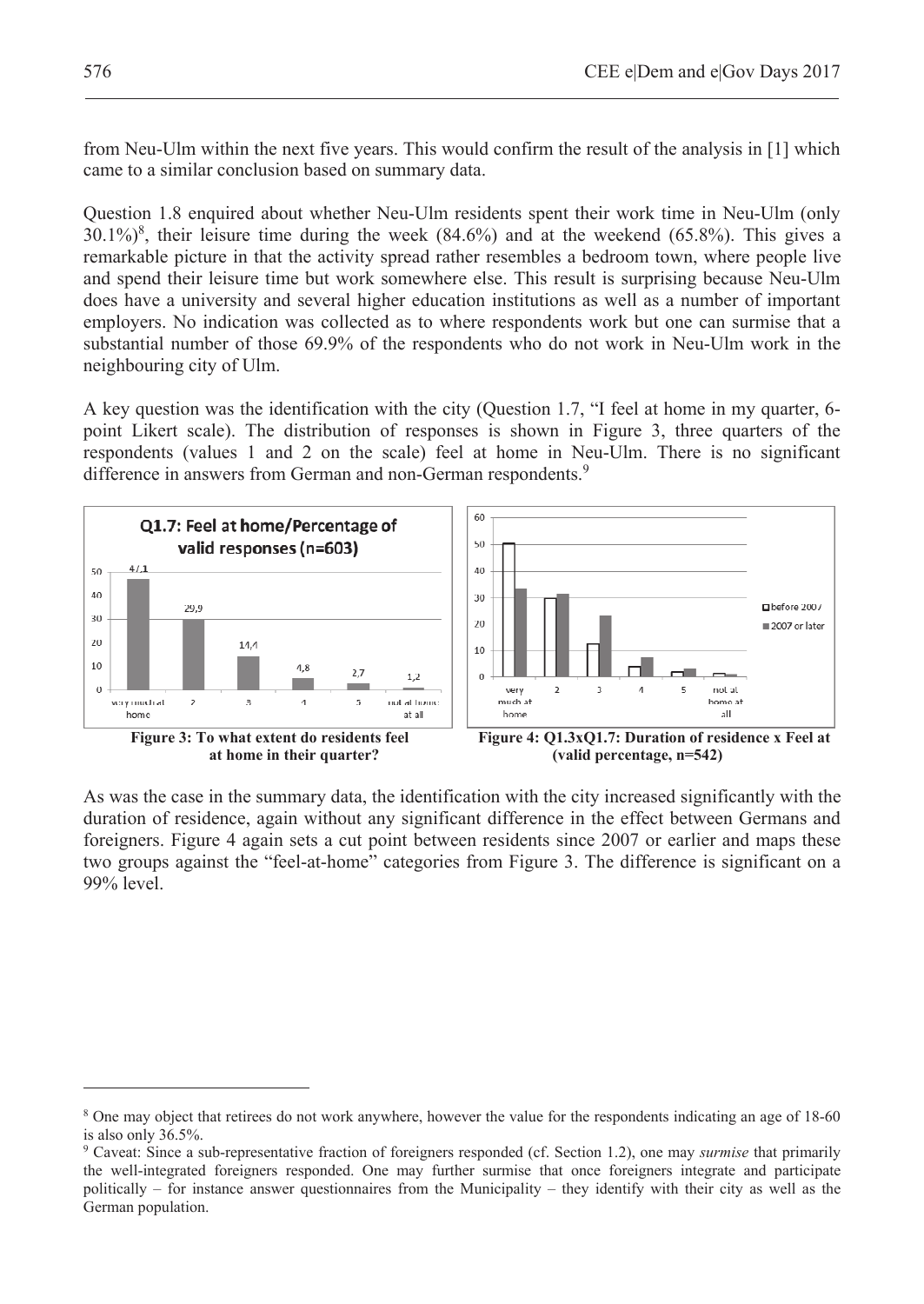#### **2.3 Declared Participation in Elections – Attitude**

Questions 2.7 to 2.13 asked respondents whether they participated in various elections. It is clearly discernible to see that voter turnout as reported by far exceed the real one (Figure 5); the differences are of course statistically significant. Considering Figure 5, two explanations are possible: An overdeclaration to give the socially "desired" answer<sup>10</sup> or a real bias in the respondents' sample. At this stage, the question cannot be answered.



 **Germans and foreigners)**

The questions concerning the attitude of citizens towards elections in Figure 6 reveal an almost ideal state: Only a few respondents are not interested in elections or believe voting does not change anything, the polling station is believed to be close and only a fifth is not convinced by postal voting; people are interested in their local affairs. How could such a convinced and democratically active citizenry produce a voter turnout of one third? There are however some chords in minor: Two fifth do not understand the ballot sheet (well) and only one third finds the "right" candidate – in a sample, where by and large three quarters indicate to vote. Furthermore, there is a statistically strong relationship (significance level 99.9%) between (declared) voting and the answer to whether the respondent finds the right candidate (ie, participants rather tend to find the right candidate). This would indicate that the huge differences in Figure 5 are a real bias – not a socially motivated overdeclaration.

The conclusion can only be that neither elections nor this questionnaire (nor presumably any other municipal political activity) has reached the disenfranchised, the frustrated or the (at least at this stage) non-voters. Whoever, whether established party or new-comer, manages to tap into this huge voter reservoir motivating the disenfranchised to go to elections, can potentially unleash a major political move.

 $\overline{a}$ 

<sup>&</sup>lt;sup>10</sup> Note that data was collected via anonymous questionnaires and not in interviews.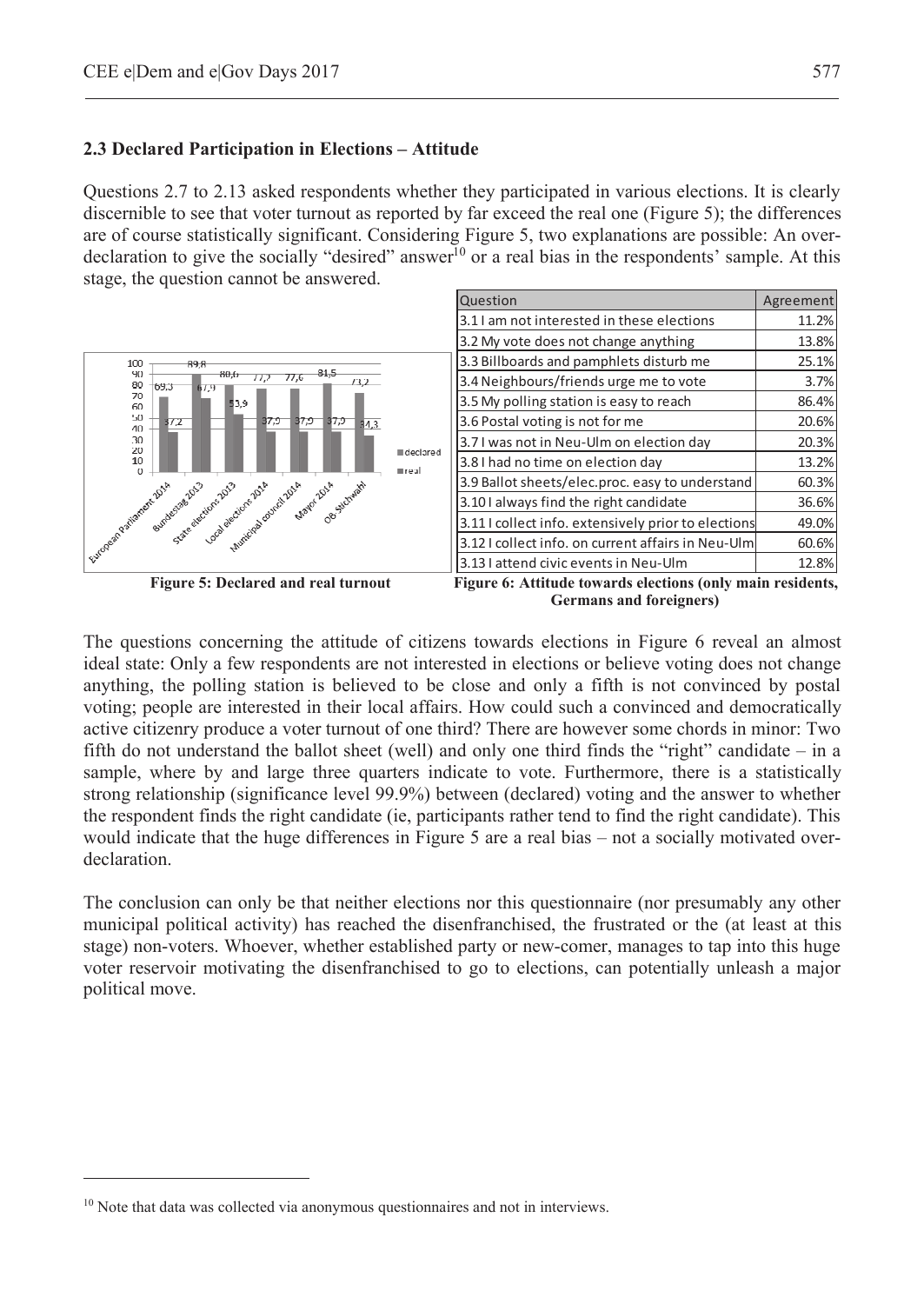# **3. Factors Influencing the Motivation to Vote**

## **3.1 Method Used**

In contrast to the summary analysis, individual data is available in this study to relate (declared) voting behaviour to the above factors in a meaningful way. The following constraints have to be met: (i) there is a dichotomous variable (declared voter/non-voter) influenced by some factors; (ii) a causal relationship rather than a mere correlation is required with the dichotomous variable as dependent; (iii) ordinal (possibly dichotomous) independent variables, no metric ones; (iv) a sample of approx. 800 and (v) a bias in some independents. To minimize statistical bias due to the low portion of foreigners in the sample, the following analyses are carried out for the German population only.

We selected a logistic regression with binary dependent [8]; For model refinement backward elimination was selected and the goodness of fit was tested according to Hosmer-Lemeshow [9]. The analysis was carried out in SPSS<sup>TM</sup>. Several models were tested essentially confirming earlier results, such as the non-influence of age, the central importance of the residence time and the perceived importance of an election (the latter two both positively influencing turnout). We find that two models produce the most interesting results.

### **3.2 Factors Influencing Feeling at Home**

The dependent was based on Question 1.7 (6-point Likert scale) in binary encoding (1 and 2 encoded as "feels at home", 4 to 6 as "does not feel at home"). In this encoding, 76.6% of the respondents were ranked as "feels at home". The independents selected were Questions 1.6 (children in Neu-Ulm, binary), Question 1.8 (spending work time, leisure during the week and at weekends in Neu-Ulm, all three binary) and again age and duration of residence.

The test was run in a four-stage backward elimination and the last iteration produced a very good goodness of fit (57.7%). The iterations are shown in the original output in Figure 7 (in German). Three variables remained in the final model: Children in the city (KINDER), duration of residence (binary encoded before and from 2007, LEBTSEIT\_BINAER) and age (ALTER). Both leisure and the work place variables were eliminated. Above all, the amount of leisure time spent in the city which is rather high (see 2.2) – does not influence the feeling at home. Backward elimination was stopped at 0.05.

The leisure time spent in the city – which is substantially more than work time – obviously does not create a stronger link to the city. This is remarkable and may point to deficiencies in this regard. Apart from duration of residence and (closely related) age, it is only the fact that the respondent has children in the city that determines the feeling to be at home.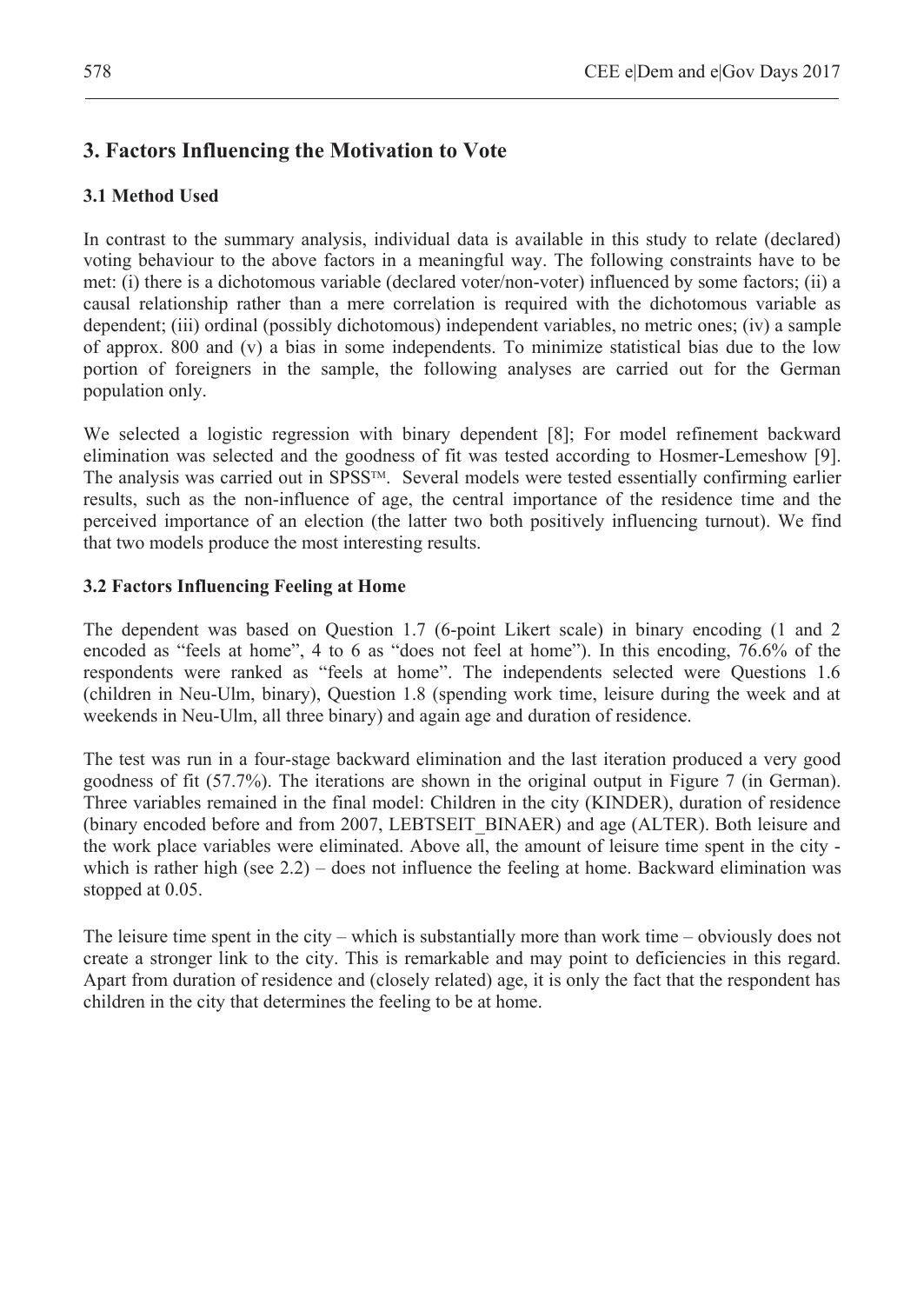| Variable  |                 | Log-<br>Likelihood<br>des Modells | Änderung der<br>$-2$ Log-<br>Likelihood | df | Signifikanz<br>der Änderung |
|-----------|-----------------|-----------------------------------|-----------------------------------------|----|-----------------------------|
| Schritt 1 | KINDER          | $-233,457$                        | 9,028                                   | 1  | ,003                        |
|           | AZ_IN_NEUULM    | $-229,061$                        | ,238                                    |    | ,626                        |
|           | FZ_IN_NEUULM    | $-229,010$                        | .134                                    |    | ,714                        |
|           | WE_IN_NEUULM    | $-228,988$                        | ,090                                    |    | ,764                        |
|           | LEBTSEIT_BINAER | $-231,425$                        | 4.965                                   |    | ,026                        |
|           | <b>ALTER</b>    | $-245,817$                        | 33,750                                  | 4  | ,000                        |
| Schritt 2 | KINDER          | $-233,475$                        | 8.974                                   |    | ,003                        |
|           | AZ_IN_NEUULM    | $-229.143$                        | ,310                                    |    | ,577                        |
|           | FZ_IN_NEUULM    | $-229,033$                        | ,091                                    |    | ,763                        |
|           | LEBTSEIT_BINAER | $-231.526$                        | 5.076                                   |    | ,024                        |
|           | <b>ALTER</b>    | $-245,818$                        | 33,661                                  | 4  | ,000                        |
| Schritt 3 | KINDER          | $-233,517$                        | 8.967                                   |    | ,003                        |
|           | AZ_IN_NEUULM    | $-229,174$                        | ,283                                    |    | ,595                        |
|           | LEBTSEIT_BINAER | $-231,550$                        | 5,034                                   |    | ,025                        |
|           | <b>ALTER</b>    | $-246,586$                        | 35,105                                  | 4  | ,000                        |
| Schritt 4 | KINDER          | $-233,540$                        | 8,732                                   |    | ,003                        |
|           | LEBTSEIT_BINAER | $-231,962$                        | 5,576                                   |    | ,018                        |
|           | <b>ALTER</b>    | $-253.454$                        | 48.560                                  | 4  | .000                        |

Modellieren, wenn Term entfernt

**Figure 7: Backward elimination, influence on "feel-at-home"**

#### **3.3 Factors Influencing Turnout**

Exploring the (declared) participation in the last municipal election 2014 (Question 2.11, n=747 valid responses, 78.4% voted, German main residents only), several models are possible and were tested. In the following we would like to present the model we believe to provide the highest explanatory power. The independents selected were

- The duration of residence (binary before and from 2007, LEBTSEIT BINAER);
- "My vote does not change anything (binary, AENDERT NICHTS);
- "I always find the right candidate" (binary, KANDIDAT);
- Kids in Neu-Ulm (binary, KINDER);
- "Polling station not easily reachable" (binary, LOKALNICHTERREICHBAR);
- "Postal voting is not for me (binary, BRIEFWAHLNICHTS);
- "I feel at home in Neu-Ulm" (binary, ZUHAUSE\_BINAER);

Age and other variables were not included, as they already showed to have low explanatory power of voting behaviour. Again the backward elimination procedure was stopped at 0.05. Figure 8 shows the backward elimination of the model, the Hosmer-Lemeshow test yielded 69.5% at the final stage, which is a fair goodness of fit. The result is revealing. Children in town, the feeling at home, even the duration of residence which was highly significant in the summary analysis and the bilateral tests with voter participation were all excluded.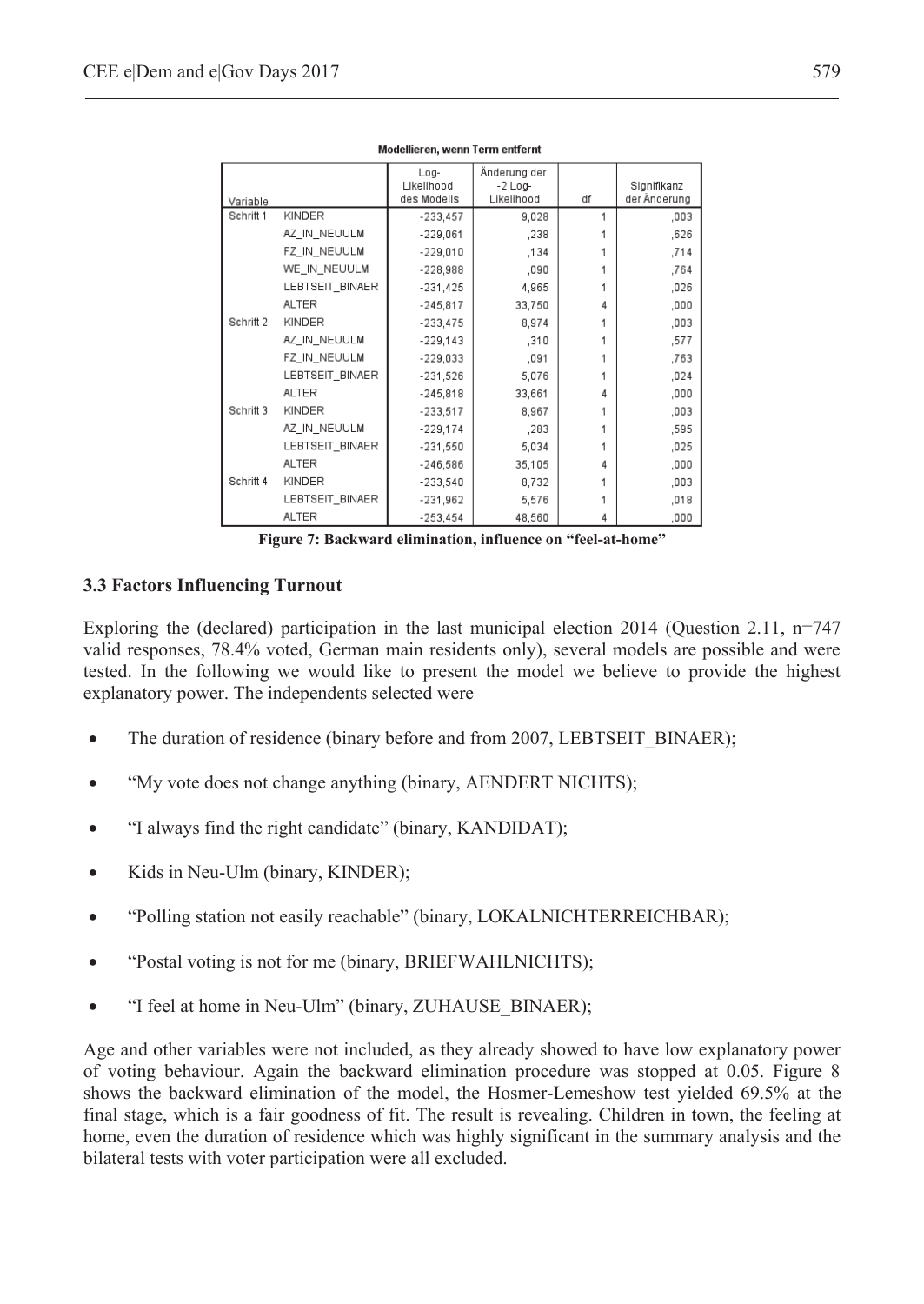The feeling that the vote does not change anything and the lack of a suitable candidate were the main drivers of the voter participation (negative, ie, higher feeling of disenfranchisement leads to lower probability of participation). Only reluctance to use postal voting did make it to the last batch of variables. However, one may note that the duration of residence was cut only in the last step.

|           |                                 | Änderung der<br>Log-<br>Likelihood<br>$-2$ Log- |            |    | Signifikanz  |  |
|-----------|---------------------------------|-------------------------------------------------|------------|----|--------------|--|
| Variable  |                                 | des Modells                                     | Likelihood | df | der Änderung |  |
| Schritt 1 | LEBTSEIT BINAER                 | $-162,373$                                      | 1.543      | 1  | ,214         |  |
|           | AENDERT_NICHTS                  | $-176.002$                                      | 28,800     | 1  | .000         |  |
|           | KANDIDAT                        | $-170,865$                                      | 18,526     | 1  | ,000         |  |
|           | KINDER                          | $-162,303$                                      | 1,402      | 1  | ,236         |  |
|           | <b>LOKALNICHTERREICHB</b><br>AR | $-161,635$                                      | .066       | 1  | .797         |  |
|           | <b>BRIEFWAHLNICHTS</b>          | $-163,849$                                      | 4.494      | 1  | ,034         |  |
|           | ZUHAUSE BINAER                  | $-162.672$                                      | 2.140      | 1  | .144         |  |
| Schritt 2 | LEBTSEIT_BINAER                 | $-162,384$                                      | 1,499      | 1  | .221         |  |
|           | AENDERT_NICHTS                  | $-176.347$                                      | 29.424     | 1  | .000         |  |
|           | KANDIDAT                        | $-171,622$                                      | 19,975     | 1  | ,000         |  |
|           | KINDER                          | $-162,345$                                      | 1,420      | 1  | ,233         |  |
|           | <b>BRIEFWAHLNICHTS</b>          | $-163.861$                                      | 4.453      | 1  | .035         |  |
|           | ZUHAUSE BINAER                  | $-162,695$                                      | 2,120      | 1  | ,145         |  |
| Schritt 3 | LEBTSEIT BINAER                 | $-163,528$                                      | 2,367      | 1  | .124         |  |
|           | AENDERT_NICHTS                  | $-177.720$                                      | 30.749     | 1  | ,000         |  |
|           | KANDIDAT                        | $-172,076$                                      | 19.461     | 1  | ,000         |  |
|           | <b>BRIEFWAHLNICHTS</b>          | $-164,581$                                      | 4.473      | 1  | ,034         |  |
|           | ZUHAUSE_BINAER                  | $-163.210$                                      | 1.731      | 1  | ,188         |  |
| Schritt 4 | LEBTSEIT BINAER                 | $-163.961$                                      | 1.501      | 1  | ,220         |  |
|           | AENDERT NICHTS                  | $-178,643$                                      | 30,865     | 1  | ,000         |  |
|           | KANDIDAT                        | $-173.547$                                      | 20.673     | 1  | ,000         |  |
|           | <b>BRIEFWAHLNICHTS</b>          | $-165,298$                                      | 4.176      | 1  | .041         |  |
| Schritt 5 | AENDERT NICHTS                  | $-186,527$                                      | 45,132     | 1  | ,000         |  |
|           | KANDIDAT                        | $-173.572$                                      | 19.222     | 1  | .000         |  |
|           | <b>BRIEFWAHLNICHTS</b>          | $-166,856$                                      | 5.789      | 1  | ,016         |  |

Modellieren, wenn Term entfernt

**Figure 8: Backward elimination, general model** 

However, the fact that the feeling at home variable was eliminated as well raises the question, whether this is something specific to Neu-Ulm and its political environment or a general problem. To test this, the same model was run with the (declared) participation in the Bundestag Election 2013. The Hosmer-Lemeshow value indicates a rather limited goodness of fit, 0.89. However, under that caveat, the model yields a result very similar to the previous model with participation in the municipal elections 2014 as dependent: After a six-step elimination process, AENDERT\_NICHTS and BRIEFWAHLNICHTS remain in the model, with significance levels of 0.000 and 0.047, resp. (for space constraints depiction of the elimination process is omitted here). The lack of a suitable candidate (KANDIDAT) is not in the final model on the federal level (understandable, as the suitability of local election candidates will hardly play a role in federal turnout). Again the feeling at home (in Neu-Ulm) was not in the final model (eliminated in Step 4). It needs to be reemphasised that – due to the low portion of foreigners in the sample – the analyses in Section 3 were carried out among Germans only.

This result enables one to conclude that the political disenfranchisement *does* influence the municipal turnout – however *said disenfranchisement is not limited to the municipality*. It is rather a general influencing factor that drives down turnout. Hence, it remains to be determined how far activating measures taken *on the municipal level* do actually increase turnout in the face of a clearly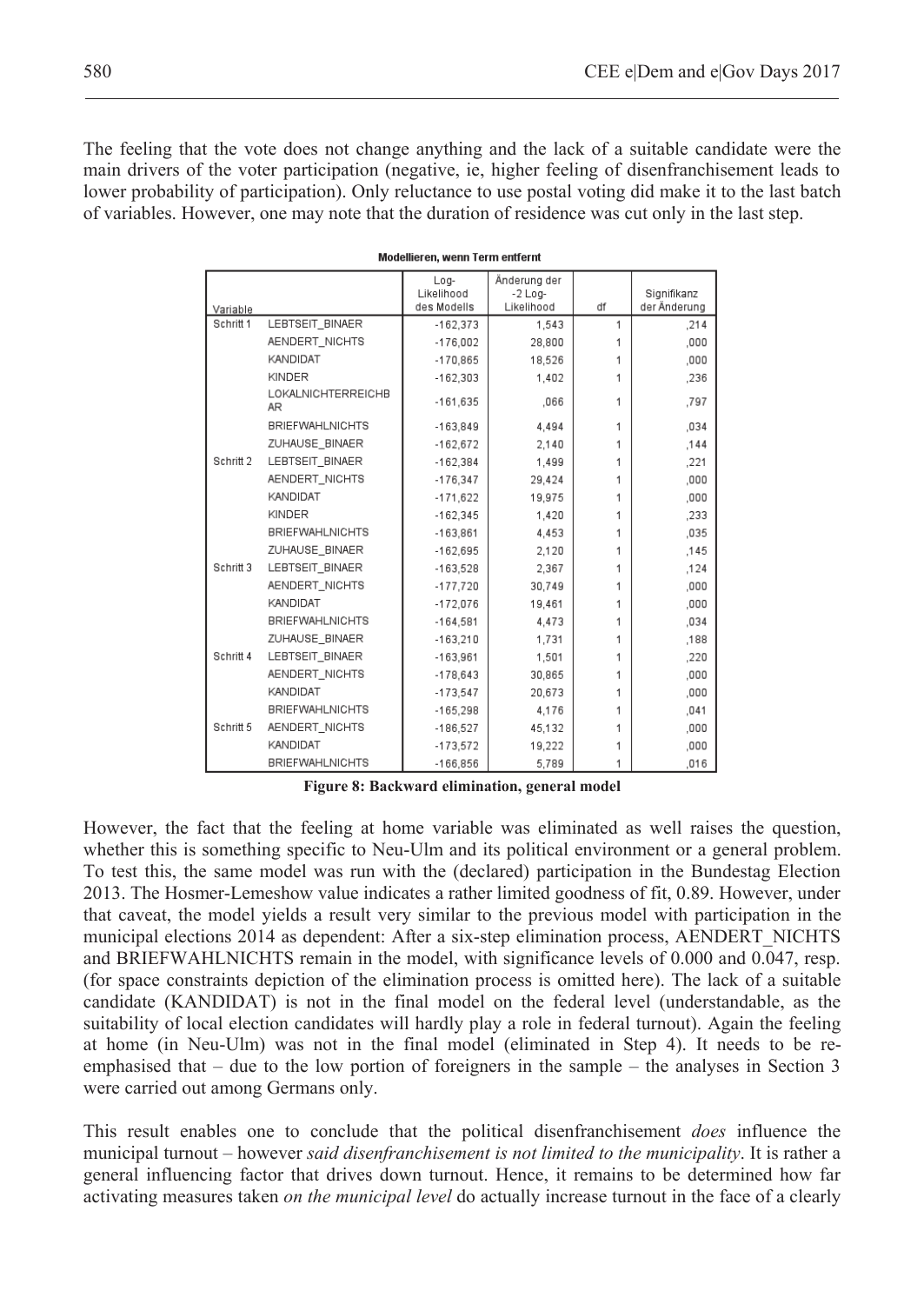general disenfranchisement. The general results would support both Rosenstone and Hansen [7] in that mobilization is key as well as Verba et al. [3] in their resource-based view on turnout concerning postal voting.

# **4. Summary**

From the statistical findings one may conclude:

- More attention could be paid to the specificities of EU foreigners (who are allowed to vote on the municipal elections), maybe to include EU foreigners to the major party lists; there is however *no significant relationship* between the property EU foreigner and "I always find the right candidate".
- The models in Section 3.3 tell a story of general political disenfranchisement as a main driver of voter (non-)participation; it remains doubtful, whether measures on the municipal level can change this general feeling. The results in Section 2.3 show that there is a large portion of non-voters, who once activated, may trigger major political change.
- The high fluctuation of (German!) residents is another main driver of low turnout which was shown both in the summary analysis in [1] and the individual questionnaire data; it crucially influences the feeling at home and – at least in the summary analysis – shows a high correlation with turnout.

Out of these three factors, two are difficult to "fix" on the municipal level. Neither can a general alienation to politics be fixed on the municipal level; nor can the high fluctuation in the town population, which it is rooted in the structure of the city (twin city with Ulm, highly active economy and educational institutions implying fluctuations in resident students). Hence, the options of the Municipality to address these issues unfortunately appear limited.

# **5. References**

Web addresses checked as per March 28, 2017.

- [1] BULLINGER, A., PROSSER, A. and SCHENK, B.: Reasons for Low Voter Turnout An Empirical Case Study in Neu-Ulm. In CEE e|Dem and e|Gov Days 2016, Hrsg. Alexander Balthasar, et al.: Budapest: OCG, 2016, pp. 579-588.
- [2] KANUK, L. and BERENSON, C.: Mail Surveys and Response Rates: A Literature Review, Journal of Marketing Research Vol. 12, No. 4 (Nov., 1975), pp. 440-453, download from http://www.jstor.org/stable/3151093.
- [3] VERBA, S. SCHLOZMANN, K.L. and BRADY, H.E.: Voice and Equality Civic Voluntarism in American Politics, Harvard University Press, 1995.
- [4] BARNES, S. H. and KASSE, M.: Political Action: Mass Participation in Five Western Democracies, Sage Publications, 1979.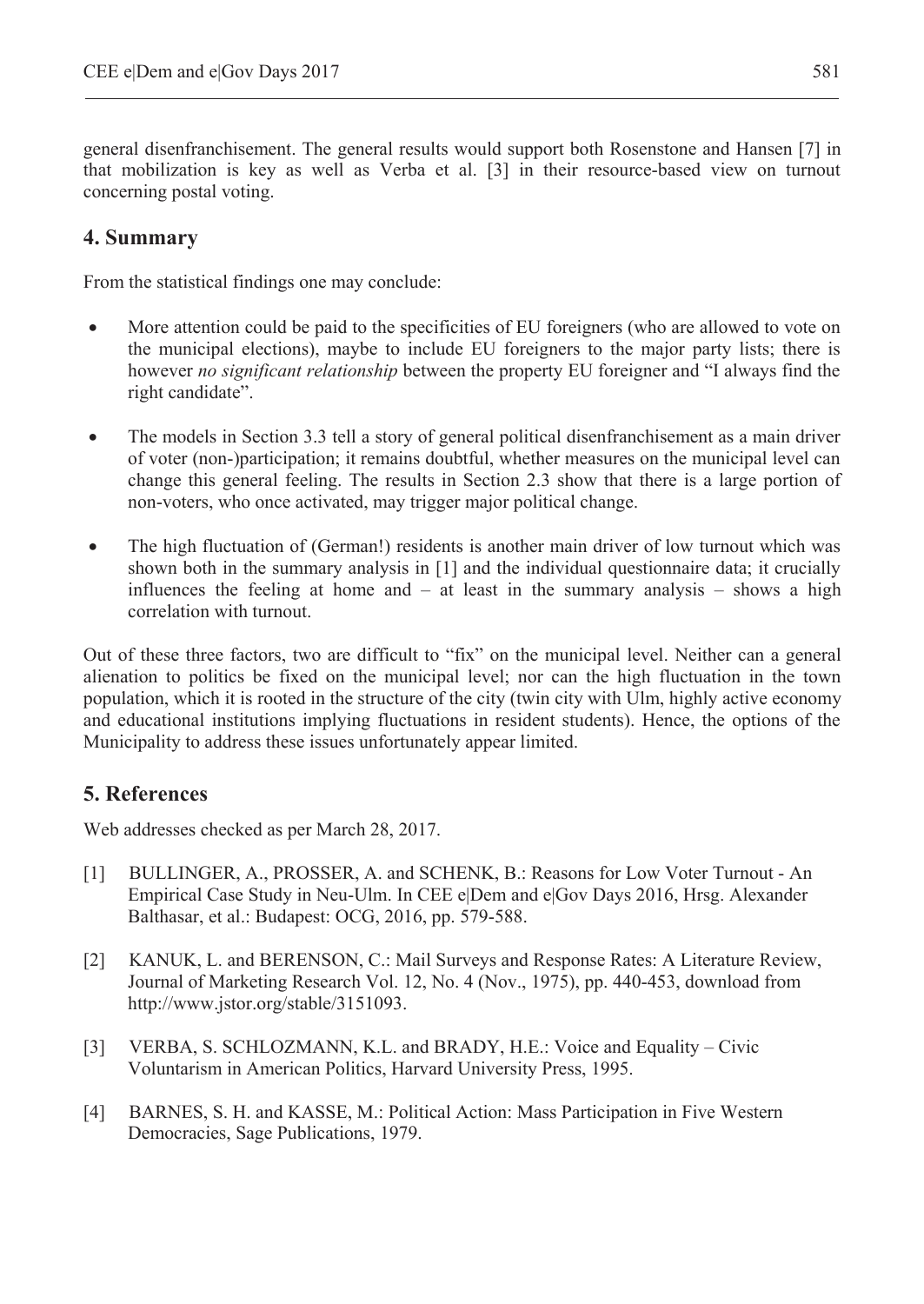- [5] NORRIS, P.: Conclusions: the growth of critical citizens and its consequences. In Norris, P. (Ed.), Critical Citizens: Global Support for Democratic Governance, Oxford University Press, 1999, pp. 257–272.
- [6] VAN TUBERGEN, F. and KALMIJN, M.: Destination-language proficiency in crossnational perspective: a study of immigrant groups in nine Western countries, American Journal of Sociology, 110, 2005, pp. 1412–1457.
- [7] ROSENSTONE, S.J. and HANSEN, J.M.: Mobilization, participation, and American democracy, MacMillan, 1993.
- [8] ANDRESZ, H.-J., HAGENAARS, J.A. and KÜHNEL, S.: Analyse von Tabellen und kategorialen Daten, Springer, Berlin et al, 1997, S. 262ff.
- [9] HOSMER, D.W. and LEMESHOW, S.: Applied Logistic Regression, Wiley, New York, 2013.

# **6. Annex: Questionnaire**

|                                                | 1. Demographisches                                                                         |                                    |                         |                 |                                     |                    |   |   |                       |                    |  |
|------------------------------------------------|--------------------------------------------------------------------------------------------|------------------------------------|-------------------------|-----------------|-------------------------------------|--------------------|---|---|-----------------------|--------------------|--|
| 1.1                                            | Ich habe meinen Hauptwohnsitz in Neu-<br>$\Box$ Ja<br>Ulm                                  |                                    |                         |                 | $\Box$ Nein                         |                    |   |   |                       |                    |  |
|                                                | 1.2 Ich lebe in dem Stadtteil<br>$\square$ Burlafingen<br>□ Hausen                         | $\Box$ Finningen<br>□ Holzschwang  |                         |                 | $\Box$ Gerlenhofen<br>□ Jedelhausen |                    |   |   |                       |                    |  |
|                                                | □ Ludwigsfeld                                                                              | Offenhausen                        |                         |                 | $\Box$ Pfuhl                        |                    |   |   |                       |                    |  |
|                                                | $\Box$ Reutti<br>$\Box$ Steinheim                                                          | $\Box$ Schwaighofen<br>□ Weststadt |                         |                 | $\Box$ Stadtmitte                   |                    |   |   |                       |                    |  |
|                                                |                                                                                            |                                    |                         |                 |                                     |                    |   |   |                       |                    |  |
|                                                | 1.3 Ich lebe in der Stadt seit (Bitte tragen Sie hier die Jahreszahl ein)                  |                                    |                         |                 |                                     |                    |   |   |                       |                    |  |
|                                                | 1.4 Wie alt sind Sie?                                                                      |                                    | $\Box$ 18-25 Jahre      |                 |                                     | $\Box$ 26-40 Jahre |   |   |                       | $\Box$ 41-60 Jahre |  |
|                                                |                                                                                            |                                    | $\Box$ 61-80 Jahre      |                 |                                     | □ über 80 Jahre    |   |   |                       |                    |  |
| 1.5                                            | Ich werde innerhalb der nächsten fünf<br>Jahre wegziehen                                   |                                    | $\Box$ Ja               |                 | $\sqcap$ Nein                       |                    |   |   | $\Box$ Ich weiß nicht |                    |  |
|                                                | 1.6 Ich habe Kinder in Neu-Ulm                                                             |                                    | $\Box$ Ja               |                 | $\Box$ Nein                         |                    |   |   |                       |                    |  |
|                                                | 1.7 Ich fühle mich in Neu-Ulm bzw. in meinem Stadtteil<br>sehr<br>-------<br>zuhause       |                                    |                         |                 |                                     | gar nicht          |   |   |                       |                    |  |
|                                                | 1.8 Ich verbringe in Neu-Ulm meistens (Mehrfachauswahl möglich)                            |                                    |                         |                 |                                     |                    |   |   |                       |                    |  |
|                                                | □ meine Arbeitszeit<br>□ meine Freizeit während der<br>□ meine freien Wochenenden<br>Woche |                                    |                         |                 |                                     |                    |   |   |                       |                    |  |
|                                                | 1.9 Ich besitze folgende Staatsangehörigkeiten (Mehrfachauswahl möglich)                   |                                    |                         |                 |                                     |                    |   |   |                       |                    |  |
|                                                | □ Deutsch                                                                                  | □ andere EU-                       | Staatsangehörigkeit(en) |                 |                                     | $\Box$ andere      |   |   |                       |                    |  |
|                                                |                                                                                            |                                    |                         |                 |                                     |                    |   |   |                       |                    |  |
| 2. Einstellung zu Wahlen und Bürgerbeteiligung |                                                                                            |                                    |                         |                 |                                     |                    |   |   |                       |                    |  |
|                                                | Wie wichtig sind Ihnen folgende Wahlen?                                                    |                                    |                         |                 |                                     |                    |   |   |                       |                    |  |
| 2.1                                            | Europaparlamentswahlen                                                                     |                                    |                         | sehr<br>wichtig | □                                   | □                  | □ | □ | □                     | unwichtig          |  |
| 2.2                                            | Bundestagswahlen                                                                           |                                    |                         | sehr<br>wichtig | □                                   | □                  | □ | □ | □                     | unwichtia          |  |
| 2.3                                            | Landtags- und Bezirkstagswahlen                                                            |                                    |                         | sehr<br>wichtig | □                                   | □                  | □ | п | □                     | unwichtig          |  |
|                                                | 2.4 Landrats- und Kreistagswahlen                                                          |                                    |                         | sehr<br>wichtig | п                                   | п                  | п | п | п                     | unwichtig          |  |
|                                                |                                                                                            |                                    |                         |                 |                                     |                    |   |   |                       |                    |  |